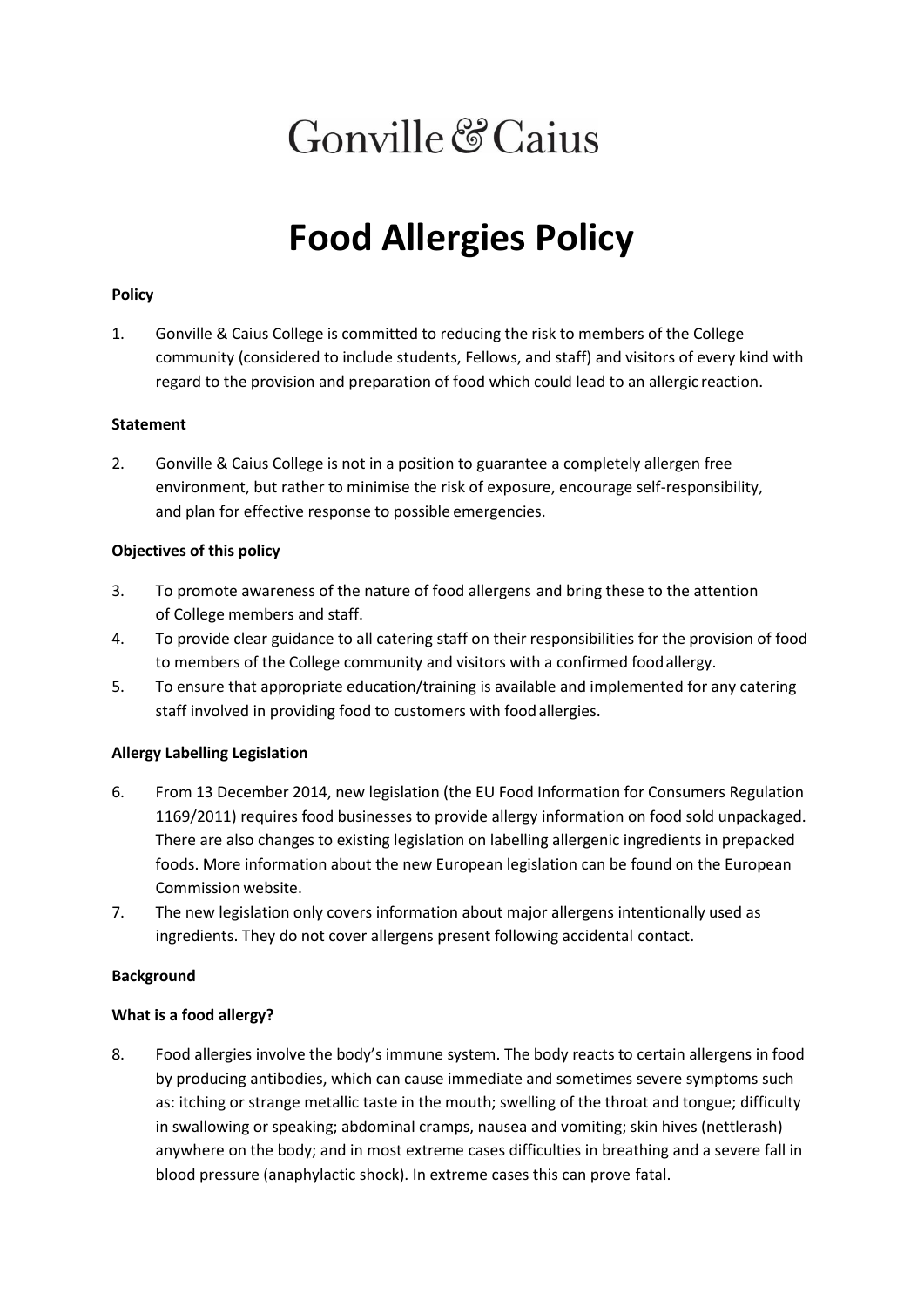## **What is food intolerance?**

- 9. This does not involve the immune system in the same way and is not usually as severe as a food allergy. Symptoms usually take longer and may include headaches, fatigue and digestive problems.
- 10. Food intolerance is harder to diagnose than a food allergy. The person with a known allergen trigger may know what food ingredient will provoke a reaction. However, they may well have eaten this food or a specific dish previously and had no adversereaction.

## **Who is at risk?**

- 11. Anybody can develop a food allergen or intolerance at any time in their life irrespective of whether they have consumed the food previously. A person with an allergy is at risk even if they consume a small amount of the food allergen.
- 12. The proportion of the UK population with a true food allergy is approximately 1-2% of adults and 5-8% of children which equates to around 1.5 million in the UK. In addition, about 1:100 of the UK population has coeliac disease and needs to avoidgluten.

### **Common Food Allergens**

- 13. Listed below:
	- **Celery** and products thereof
	- Crustaceans and products thereof
	- **Eggs** and products thereof
	- Fish and products thereof
	- **Gluten** containing cereals, (i.e. wheat, rye, barley, oats, spelt, kamut or their hybridized strains) and products thereof
	- **Milk** and products thereof (including lactose)
	- **Tree nuts** i.e. almonds, hazelnuts, walnuts, cashews, pecan nuts, Brazil nuts, pistachio nuts, macadamia nuts and Queensland nuts and products thereof
	- Lupin and products thereof
	- **Molluscs** and products thereof
	- Mustard and products thereof
	- **Peanuts** and products thereof
	- **Sesame** seeds and products thereof
	- **Soybeans** and products thereof
	- **Sulphur dioxide and sulphites** at concentrations of more than 10 mg/kg or 10 mg/litre expressed as SO2.

An allergen identification table is set out in **Appendix 1.**

14. People may report allergies to other foods not on the above list. Most common in the UK are kiwi, peas, other legumes (beans etc), other seeds and other fruits and vegetables. In some cases, people only need to avoid these when raw and can have themcooked.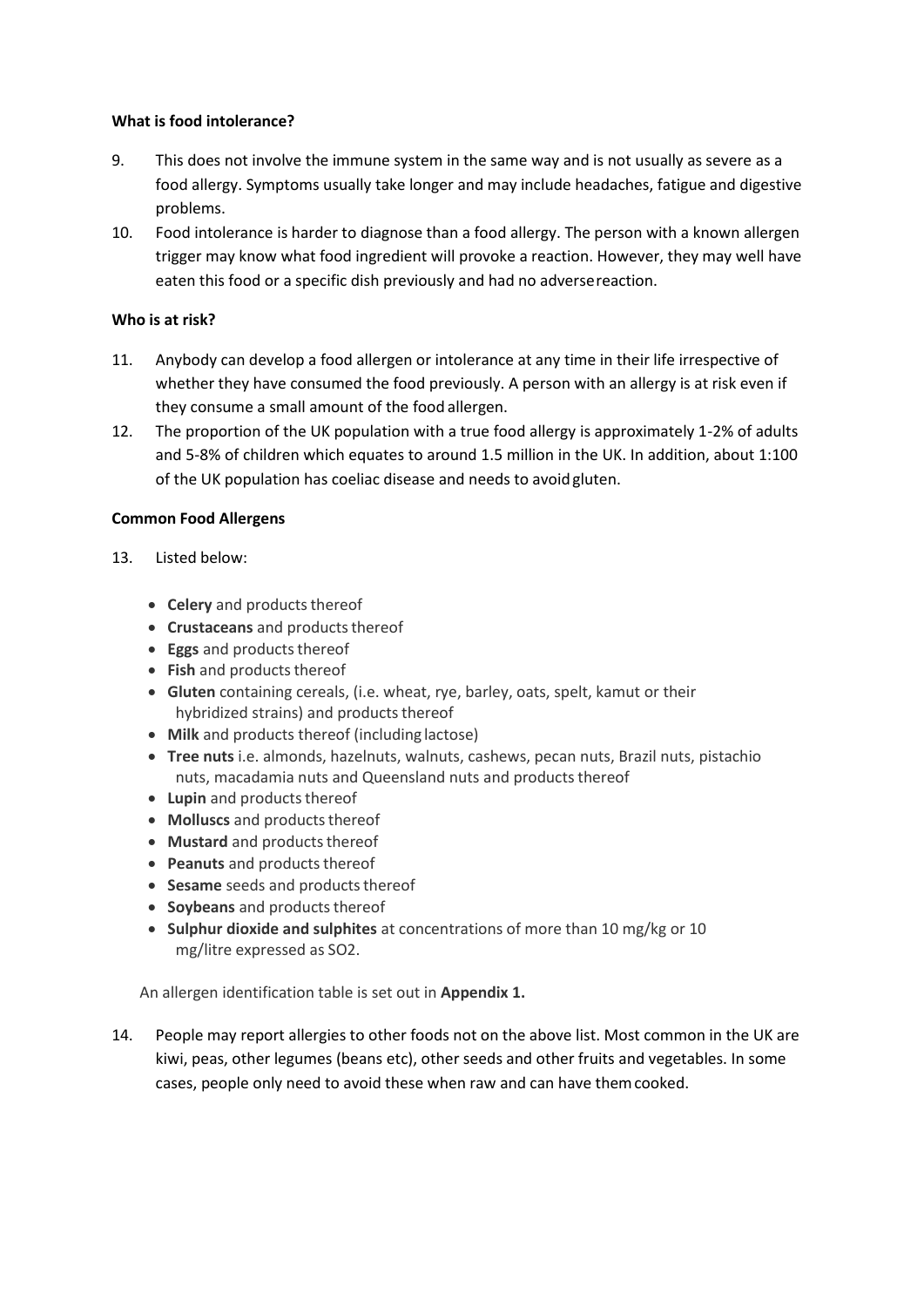# **Responsibilities**

- 15. The Head Chef, or in his absence the Sous Chef, is responsible for ensuring that any food provided for College members, staff or visitors with a food allergy is appropriate for their needs.
- 16. The Head Chef will ensure that the kitchen has stock or can access the necessary stock ingredients to offer suitable alternatives for people with allergies, intolerances and coelic disease.
- 17. The Head Chef will ensure that allergen information is provided on all food/listed in the list of 'Common Food Allergens' listed above. This information will be supplied in **Allergy Data Sheets (see Appendix 2)** that can be easily seen by College members and visitors. This also applies to food pre-packed such as wraps and sandwiches. The location of Allergy Data Sheets is set out **in Appendix 3**.
- 18. Members, staff and their guests are required to clearly and accurately communicate food allergies and intolerances using the meal booking system or (for a special event) notifying the Conference Office, in accordance with Appendix 4.
- 19. As of January 2022 the meal booking system has been extended to allow staff with notified dietary conditions to book meals through it, in order to smooth communication of their needs to the kitchen staff day to day. Staff with dietary conditions must communicate their requirements and medical or other needs to HR, who will action the necessary set up on the meal booking system through the offices of the Domestic Bursar and Conference team.

### **Staff Training – kitchens and front of house teams**

- 20. All chefs must also attend the following mandatory courses:
	- Food Hygiene Certificate
	- CIEH Level 2 Food Safety
	- A recognised training course on Food AllergyAwareness
- 21. The butlers and catering service assistants mustattend the following mandatory courses:
	- Basic Food Hygiene Certificate
	- Food Allergy Awareness (delivered internally or externally)
- 22. All training records will be maintained in the Catering Department. The records will also show annual refresher training.
- 23. Casual service staff must be trained on food allergy awareness and local procedures by the Head of Dining Services or his/her deputy before commencing work.
- 24. There should be at least two first-aiders in the catering departments. All catering department staff must be trained in the signs and symptoms of an allergic reaction and emergency response procedures – **see Appendix 5.**

#### **Good Kitchen and Service Practices**

## **Kitchen**

25. All dishes which are produced in house will be from standard ingredients from 'approved' suppliers. Any ingredient changes/supplier changes affecting standard ingredients will be detailed.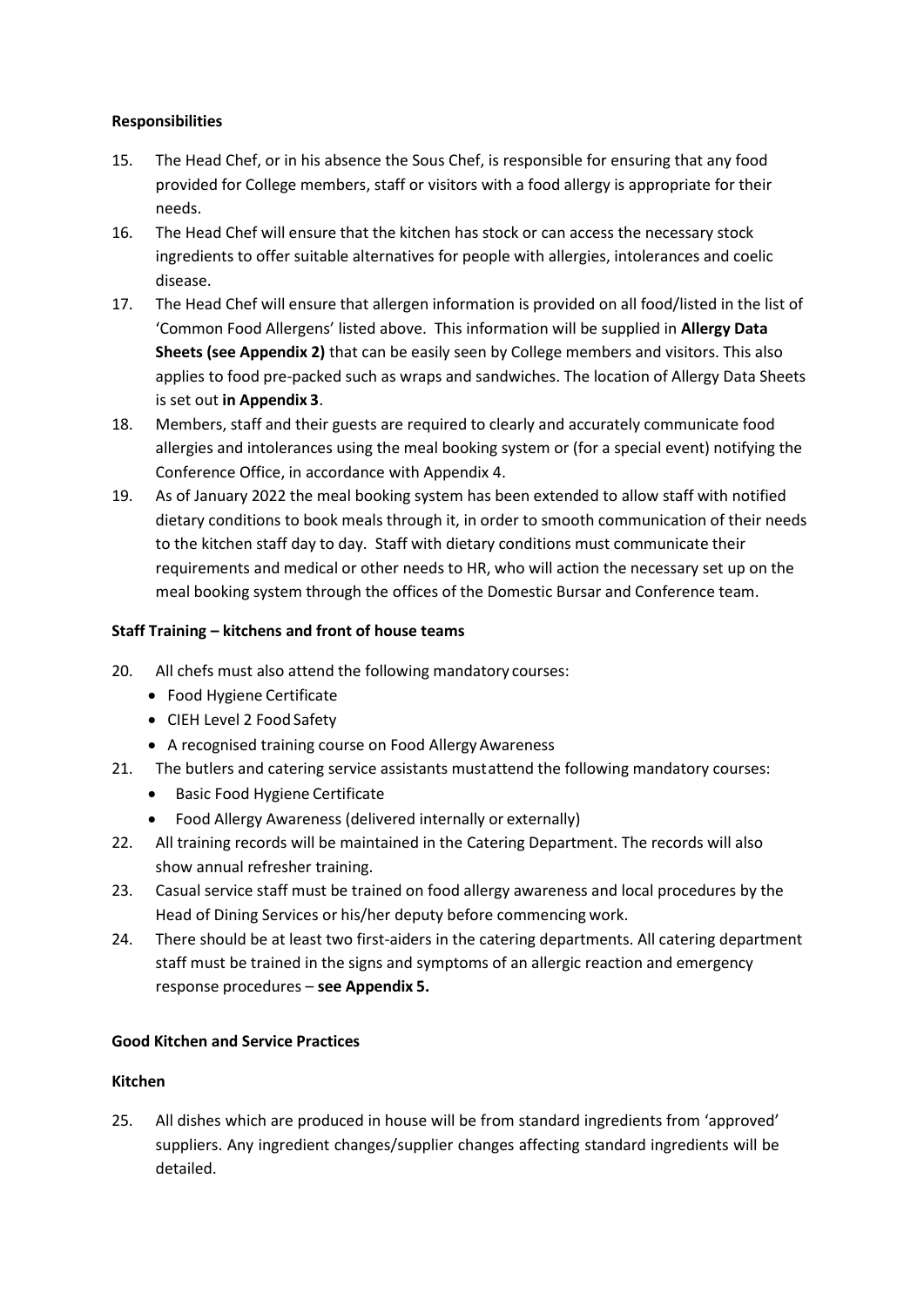- 26. Where allergenic ingredients are packaged openly/loosely, they are stored separately to reduce the risk of contamination.
- 27. Equipment/utensils used in the preparation of food for people with a food allergy are cleaned according to standard procedures (see HACCP manual) which under normal circumstances should be sufficient.
- 28. A specific area of the kitchen will be sought for the preparation of any food for someone with a food allergy. The area will be sanitised before it is used to prepare food. Separate identifiable chopping boards.
- 29. When cooking food for people with a food allergy or intolerance the chef will wear gloves and will wash their hands before and in-between preparation tasks.
- 30. All food produced for people with food allergy or intolerance will be placed away from other food and covered in cling film. It will then be clearly marked with the person'sdiet.
- 31. Where dishes contain common allergens, they are clearly labelled at the entrance to the dining area.

# **Food Service**

- 32. On receipt of the food the supervisor on duty must check that the special meal ordered for the person with a food allergy or intolerance has been supplied and is appropriate for the person. Any concern should be immediately discussed with appropriate kitchenstaff.
- 33. Normal food handling procedures should apply (e.g. washing hands, wearing disposable gloves and aprons).
- 34. Staff are aware to keep serving utensils separate to avoid cross contamination.
- 35. All tables are cleaned with an appropriate solution.

# **Good communication**

- 36. Staff are trained to escalate any concerns a College member or visitor may have regarding a food allergy or intolerance to a line manager if they are unsure.
- 37. **Appendix 4** sets out the steps people with food allergies should take when they are dining in the College.

# **January 2022**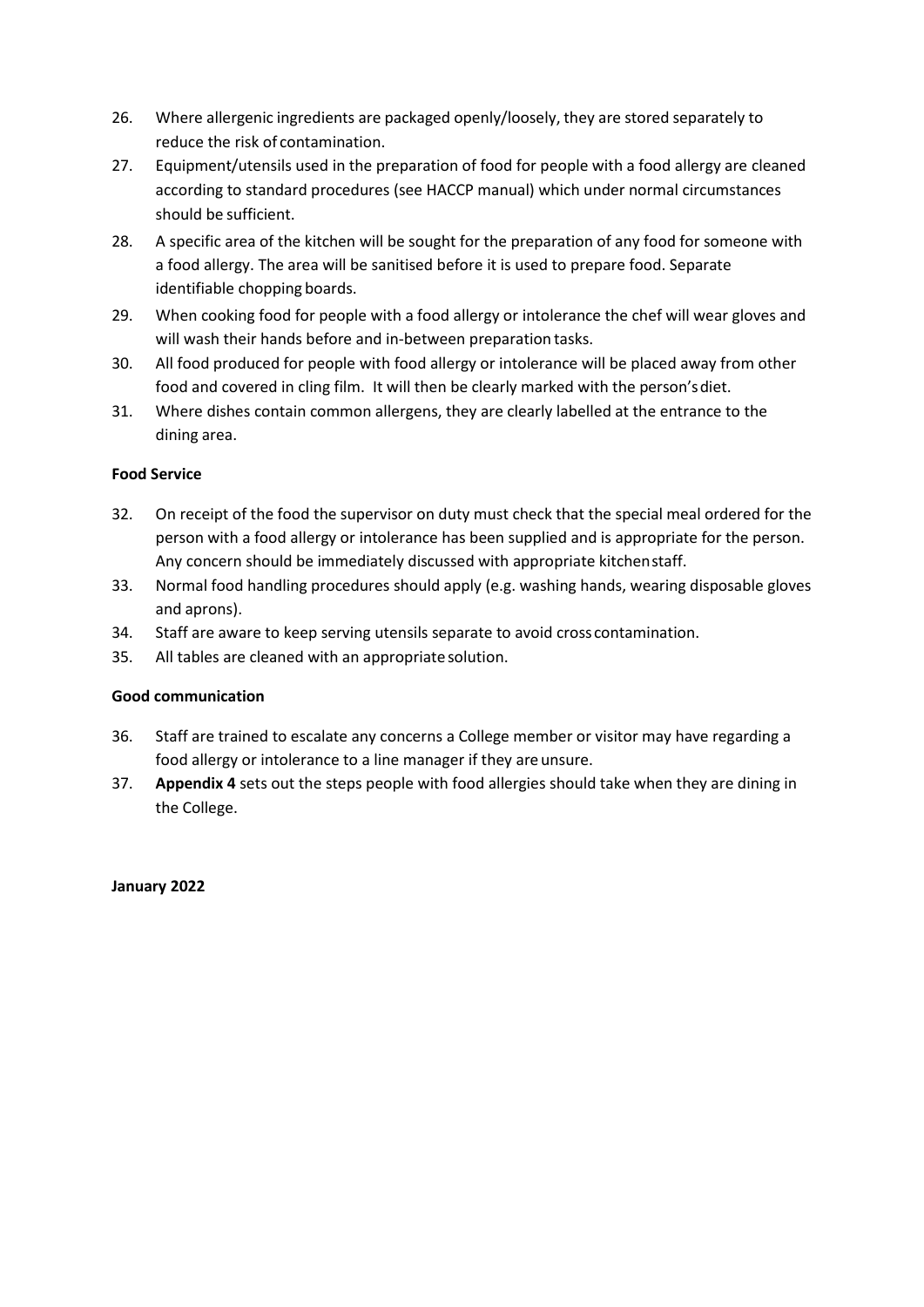# **Allergen Identification Table. The examples given are not exhaustive but indicate products**

# **commonly containing these allergens.**

| Gluten containing cereals, e.g. Wheat,<br>Rye, Barley, Oats, Spelt and Kamut                                       | Bread, wheat flour, biscuits, crackers, pasta,<br>breakfast cereals (including items like<br>breadcrumbs and batter), cakes, pastry,<br>semolina, soya sauce.<br>It is also found in many processed foods such as<br>soups, gravies, sauces, sausages, haggis, fish<br>cakes and all processed foods must be checked<br>to ensure they are gluten free.                                                                                                              |
|--------------------------------------------------------------------------------------------------------------------|----------------------------------------------------------------------------------------------------------------------------------------------------------------------------------------------------------------------------------------------------------------------------------------------------------------------------------------------------------------------------------------------------------------------------------------------------------------------|
| Celery and Celeriac e.g. Stalks, Seeds and Leaves                                                                  | Salads, soups and celery salt, stock cubes, stew<br>pack, some meat products                                                                                                                                                                                                                                                                                                                                                                                         |
| Eggs. e.g. Hens, Duck, Turkey Quail, Goose, Gull<br>and Guinea Fowl                                                | Cakes, sauces, pasta, mayonnaise, glazed<br>produces, some meat products (e.g. meatloaf,<br>used as a binder), quiche, mousse, foods<br>brushed with egg, Quorn                                                                                                                                                                                                                                                                                                      |
| Fish, Crustaceans and Molluscs e.g. all Fish,<br>Prawns, Lobster, Crab, Clams, Oysters, Mussels<br>and Langoustine | Soy and Worcestershire sauce. Thai fish sauce,<br>relish, some salad dressing, fish extracts, oils and<br>paste                                                                                                                                                                                                                                                                                                                                                      |
| Milk. e.g. Cows, Sheep and Goat                                                                                    | Milk powder, yoghurt, butter, margarine,<br>cheese, cream, ghee, milk glazed products, ice<br>cream, custard and other milk puddings<br>Milk power and milk products are used in many<br>manufactured products.<br>Some processed meats, chocolate, some canned<br>fish, Quorn.                                                                                                                                                                                      |
| <b>Mustard</b>                                                                                                     | Mustard paste, seeds, leaves, flour, salad<br>dressings, marinades, soups, sauces (e.g. cheese<br>sauce), curries, some meat products,<br>occasionally cheese scones.                                                                                                                                                                                                                                                                                                |
| <b>Peanuts</b>                                                                                                     | Arachis or groundnut oil, peanut flour, satay<br>sauce, refined peanut oil.<br>Cakes, biscuits, ice cream desserts, breakfast<br>cereal, salad dressing, confectionary and<br>vegetarian products.                                                                                                                                                                                                                                                                   |
| Tree nuts e.g. Walnuts, Cashew, Pecan, Brazil,<br>Pistachio, Macadamia, Queensland, Almonds,<br>Hazelnut, Chestnut | Cakes, biscuits, sauces, desserts, bread, crackers,<br>ice cream desserts, praline (hazelnut), some choc<br>spreads, nut butters, essences and oils, marzipan<br>and frangipane (almond), pesto, nut salad<br>dressings, breakfasts, confectionary, vegetarian<br>products. Botanically, pinenuts are seeds and<br>coconuts are drupes, most people allergic to nuts<br>can safely eat these BUT small numbers of people<br>may independently be allergic to either. |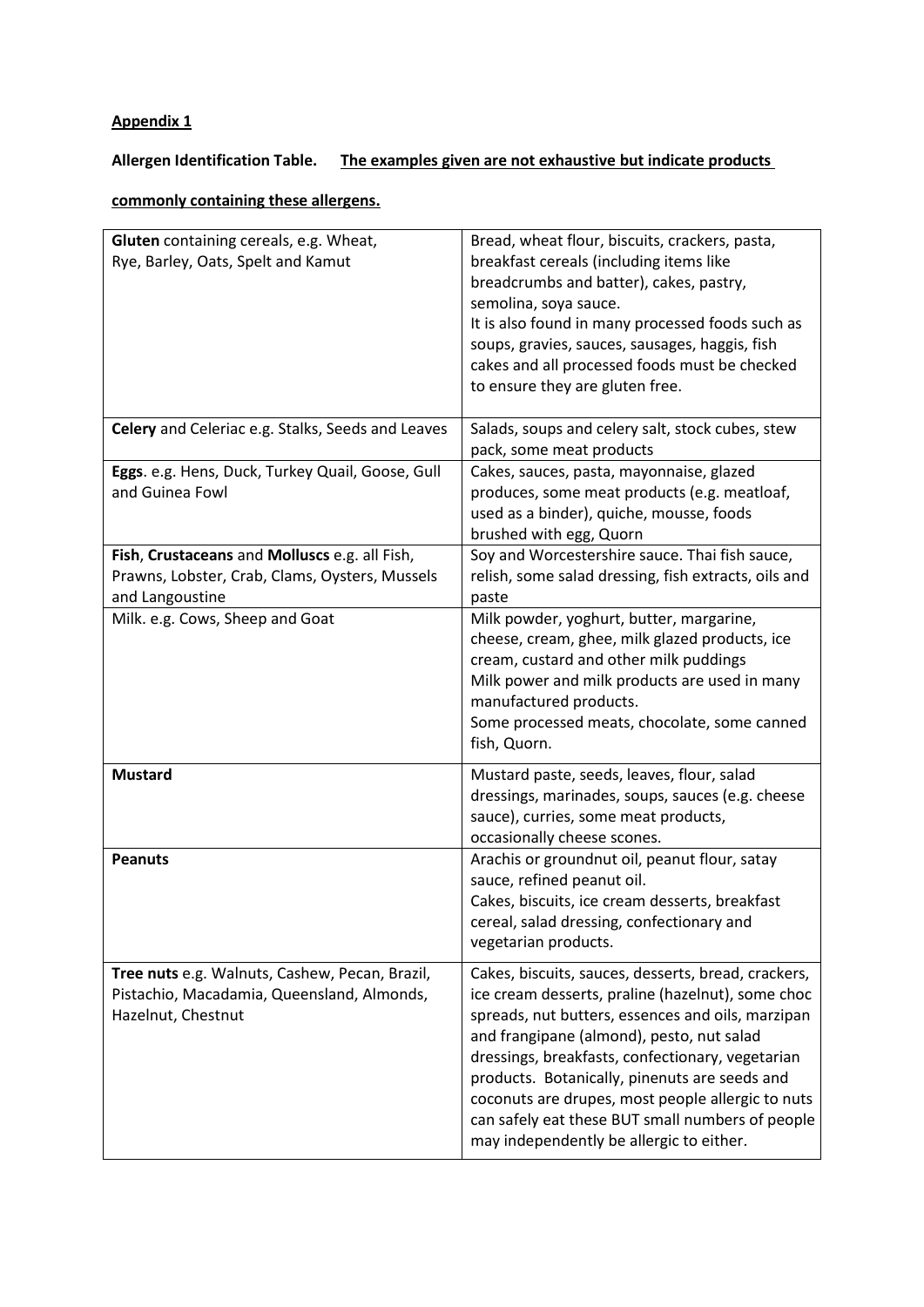| <b>Sesame</b> seeds | Oil or paste, tahini, houmous, furikake, |  |  |  |  |
|---------------------|------------------------------------------|--|--|--|--|
|                     | gomashio, bread                          |  |  |  |  |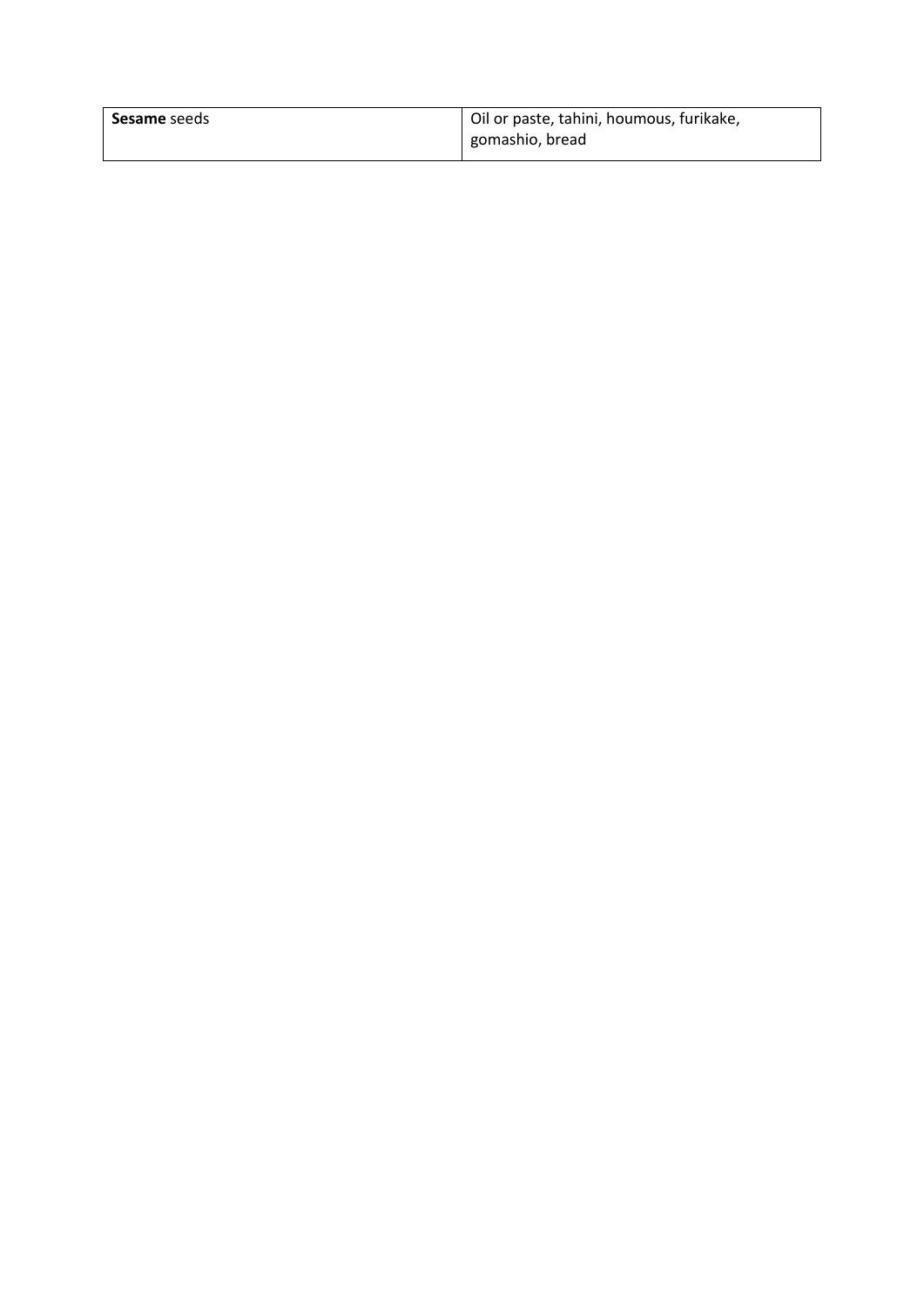| Soya e.g. Flour, Tofu, Beancurd, Textured Soya<br>Protein, Soy Sauce and Edameme Beans | Tofu, textured vegetable protein, soy sauce, soy<br>bean flour used in cakes, biscuits, pasta, burgers,<br>sausages, confectionary. Dairy products made<br>from soya beans including soya milk and some<br>ice creams |
|----------------------------------------------------------------------------------------|-----------------------------------------------------------------------------------------------------------------------------------------------------------------------------------------------------------------------|
| <b>Sulphur Dioxide and Sulphites</b>                                                   | Some meat products, stock cubes, bouillon mix,<br>fruit juice drinks, dried fruit/vegetables, wine,<br>beer, cider                                                                                                    |
| Lupin Seeds and flour                                                                  | Some types of bread and pastries, e.g. waffles<br>particularly those manufactured in France and<br>Belgium)                                                                                                           |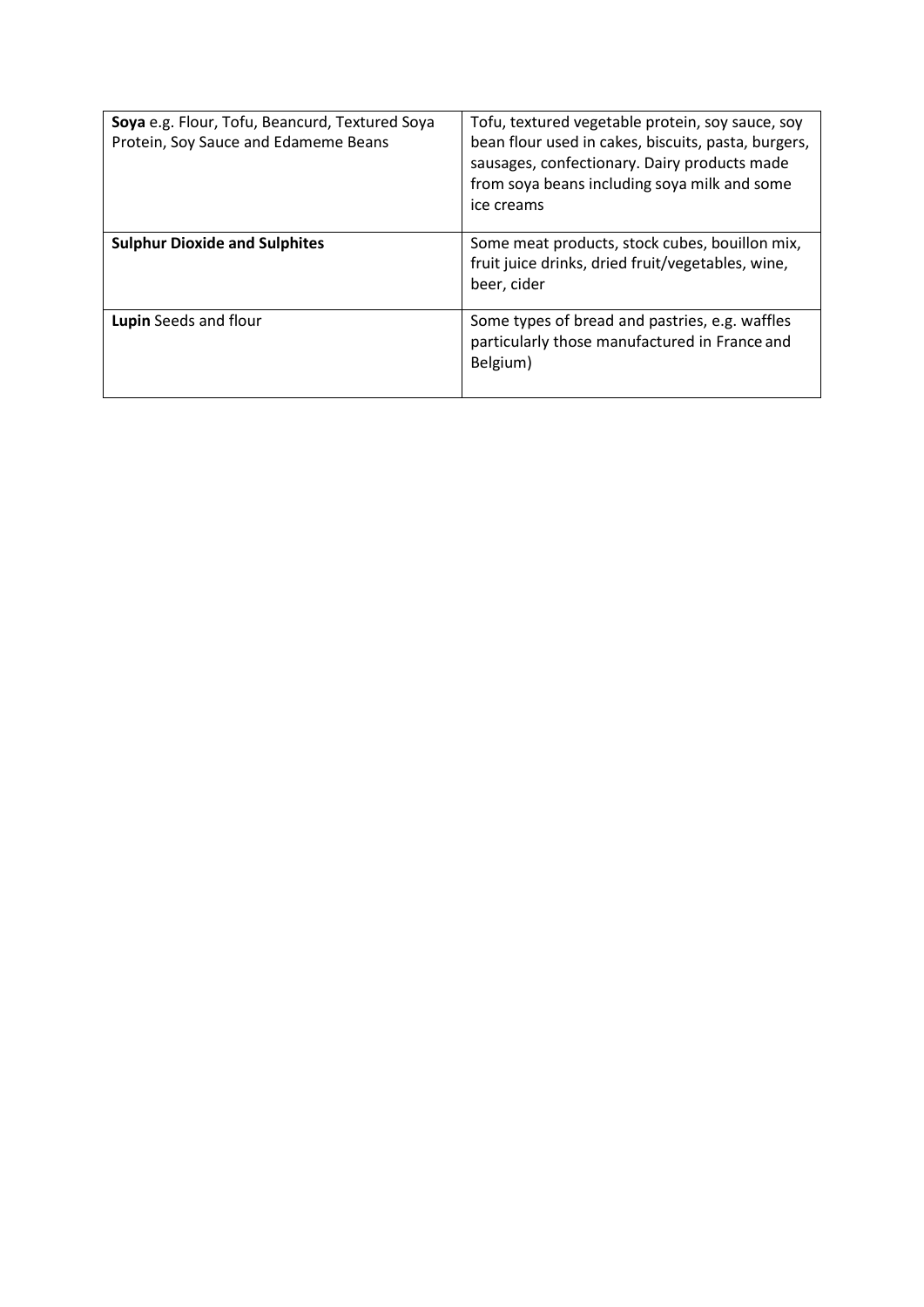# **Appendix 2 (Example Allergy Data Sheet)**

**Allergy Data Sheet** 

Day: ...................Date: ..................

| $\ddot{\mathrm{+}}$              |                      |                      |                 |                |                               |                            |             |                      |                      |                    |                            |       |                 |                       |
|----------------------------------|----------------------|----------------------|-----------------|----------------|-------------------------------|----------------------------|-------------|----------------------|----------------------|--------------------|----------------------------|-------|-----------------|-----------------------|
| <b>ALLERGIES</b><br><b>LUNCH</b> | <b>CEREAL</b>        | <b>EGGS</b><br>III   | <b>FISH</b>     | <b>PEANUTS</b> | <b>CRUST-</b><br>ACEANS<br>V. | <b>SOYA</b><br><b>BEAN</b> | <b>NUTS</b> | <b>CELERY</b>        | <b>MUSTARD</b>       | <b>SESAME</b><br>Ó | <b>SULPHUR<br/>DIOXIDE</b> | LUPIN | <b>MOLLUSCS</b> | <b>MILK</b><br>٠<br>疆 |
| Tomato Basil Soup                | $\blacktriangledown$ |                      |                 |                |                               |                            |             | $\blacktriangledown$ |                      |                    |                            |       |                 |                       |
| Chicken Curry                    |                      |                      |                 |                |                               |                            |             |                      | $\blacktriangledown$ |                    |                            |       |                 |                       |
| Spaghetti Bolognaise             | $\blacktriangledown$ | $\blacktriangledown$ |                 |                |                               |                            |             | $\blacktriangledown$ |                      |                    |                            |       |                 |                       |
| Place                            |                      |                      |                 |                | $\blacktriangledown$          |                            |             | $\blacktriangledown$ |                      |                    |                            |       |                 |                       |
| Pasta Bake                       | $\blacktriangledown$ | $\blacktriangledown$ |                 |                |                               |                            |             |                      |                      |                    |                            |       |                 | $\blacktriangledown$  |
| Vegetable Curry                  |                      |                      |                 |                |                               |                            |             |                      |                      |                    |                            |       |                 |                       |
| <b>BBQ</b> Pork                  |                      |                      |                 |                |                               |                            |             | $\blacktriangledown$ |                      |                    |                            |       |                 |                       |
| <b>ALLERGIES</b><br>SCR          |                      |                      |                 |                |                               |                            |             |                      |                      |                    |                            |       |                 |                       |
| Chicken Curry                    |                      |                      |                 |                |                               |                            |             |                      | $\blacktriangledown$ |                    |                            |       |                 |                       |
| Place                            |                      |                      | $\blacklozenge$ |                |                               |                            |             |                      |                      |                    |                            |       |                 | $\blacktriangledown$  |
| Vegetable Curry                  |                      |                      |                 |                |                               |                            |             |                      | $\blacktriangledown$ |                    |                            |       |                 |                       |
|                                  |                      |                      |                 |                |                               |                            |             |                      |                      |                    |                            |       |                 |                       |
|                                  |                      |                      |                 |                |                               |                            |             |                      |                      |                    |                            |       |                 |                       |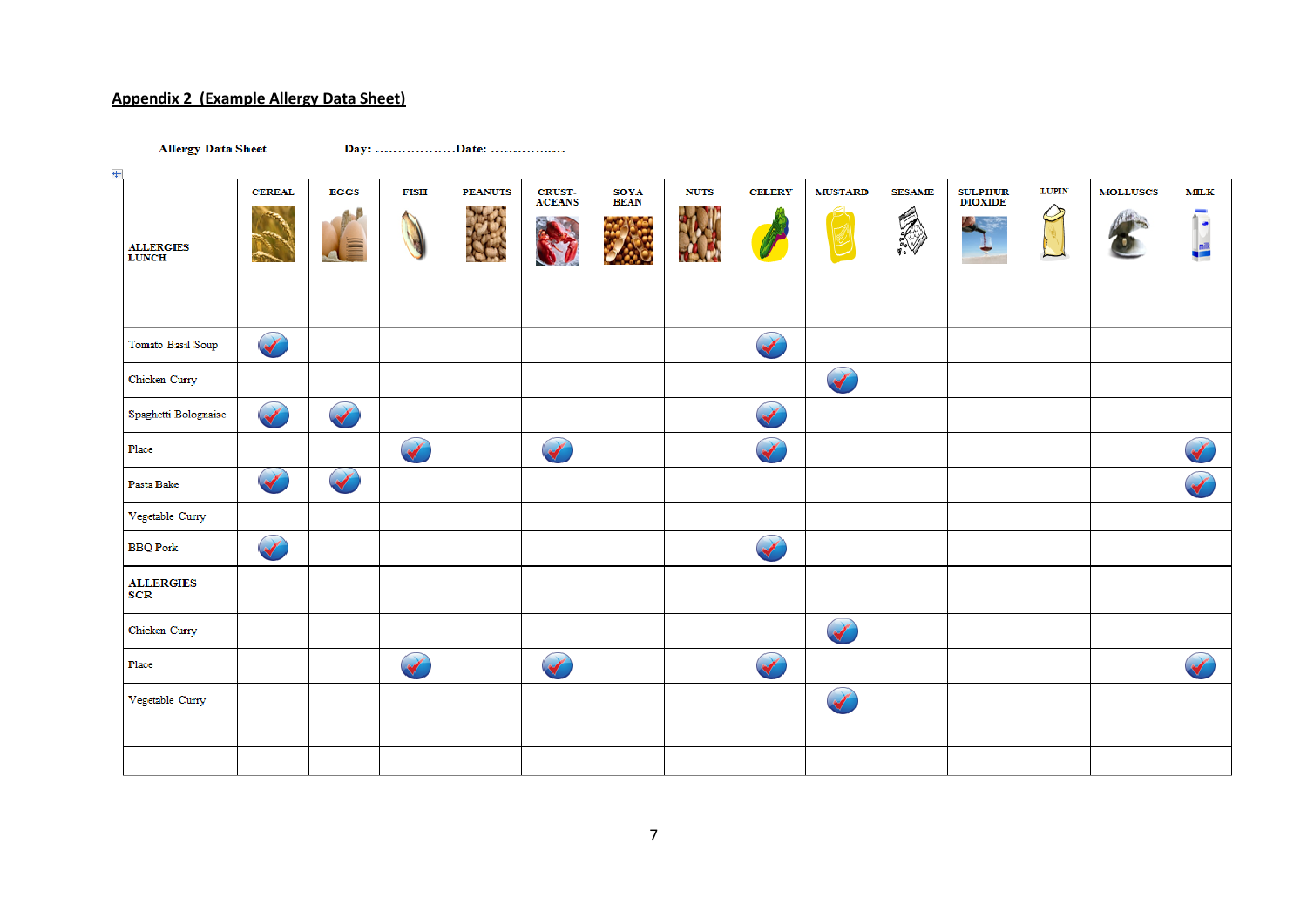# **Location of Allergy Data Sheets in Gonville & Caius**

| <b>Venue</b>               | <b>Location of Allergy Data Sheets</b>   |
|----------------------------|------------------------------------------|
| Servery                    | Service counter in each of: Harvey Court |
|                            | Breakfast Room, Old Courts Hall Servery  |
| <b>Fellows Dining Room</b> | Counter in hot buffet area               |
| High Table in Hall         | By window                                |
| Hall (student)             | At entrance to Hall                      |
| All other dining rooms     | Please speak to waiting staff            |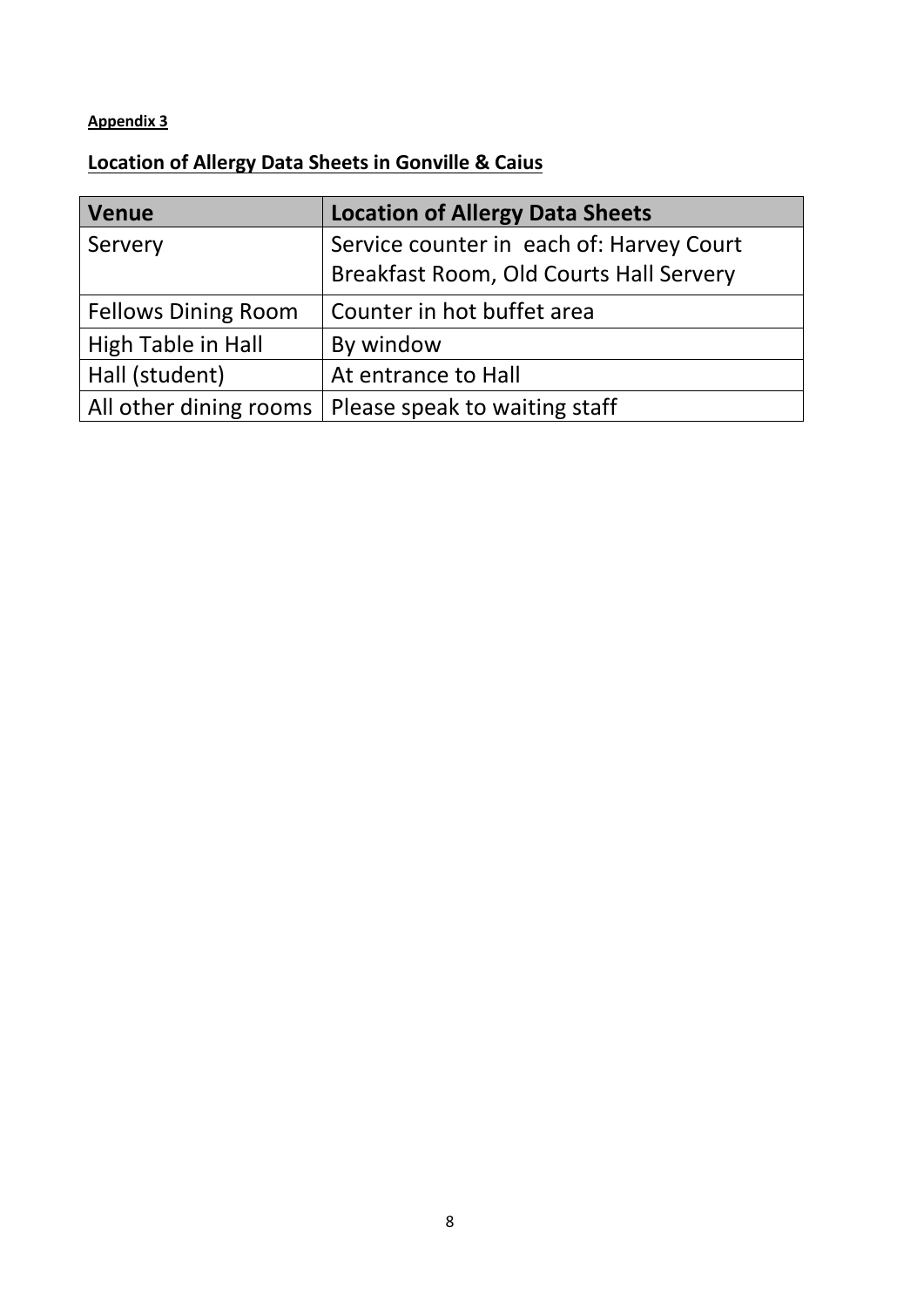# **College members and visitors with food allergies dining in the College**

The risks of eating food prepared by others can be reduced significantly through good communication. It is the responsibility of the person with the food allergy to ensure that the correct steps are carried out to reduce as many of the risks as possible.

# **What should College members, including staff, do?**

- 1. As soon as you join the College, please enter information regarding any known food allergies into the Meal Booking System (MBS) to inform the catering departments.
- 2. Please advise the Domestic Bursar if you have a life-threatening food allergy. Staff members will also need to notify HR. A meeting will be set up as required to assess the risks relating to each individual and put in place a protocol. If you carry lifesaving medication like an EpiPen, you should carry this medication with you at all times when you are in the College.
- 3. At food service, you should check the **Data Allergy Sheet** on display. If you are allergic to a food that is not on the regulatory list, it will not be included on the Data Allergy Sheet provided.
- 4. You should make yourself known to a member of the service staff to communicate clearly your food allergy; for students this will result in the provision of a special diet card for use each time you attend Hall, for others it will result in the serving staff on duty taking steps to serve you in person. Information regarding your food allergy will only be known to the Kitchen if you have entered this information in the Meal Booking System and have signed in for the meal.
- 5. For student breakfast and lunch, you should only eat the food on offer if you are content that the person you have informed about your food allergy has clearly understood everything you have communicated. Food service staff are trained to seek assistance if they are unsure what is in the food.
- 6. At evening Hall and at formal events, students should make their special diety card visible to serving staff.

# **What should guests attending conferences and events do?**

- 1. Advise your event organiser about your food allergy as soon as possible before you arrive at the College.
- 2. At food service, you should check the **Data Allergy Sheet** on display. If you are allergic to a food that is not on the regulatory list, it will not be included on the Data AllergySheet provided.
- 3. You should make yourself known to a member of the service staff to communicate clearly your food allergy. **It is advisable to give the College staff a clearly written or typed card with the foods you need to avoid.** Information regarding your food allergy will be known to the Kitchen if your event organiser has passed this information to the Conference & Events Office.
- 4. You should only eat the food on offer if you are content that the person you have informed about your food allergy has clearly understood everything you have communicated. Food service staff are trained to seek assistance if they are unsure what is in the food.